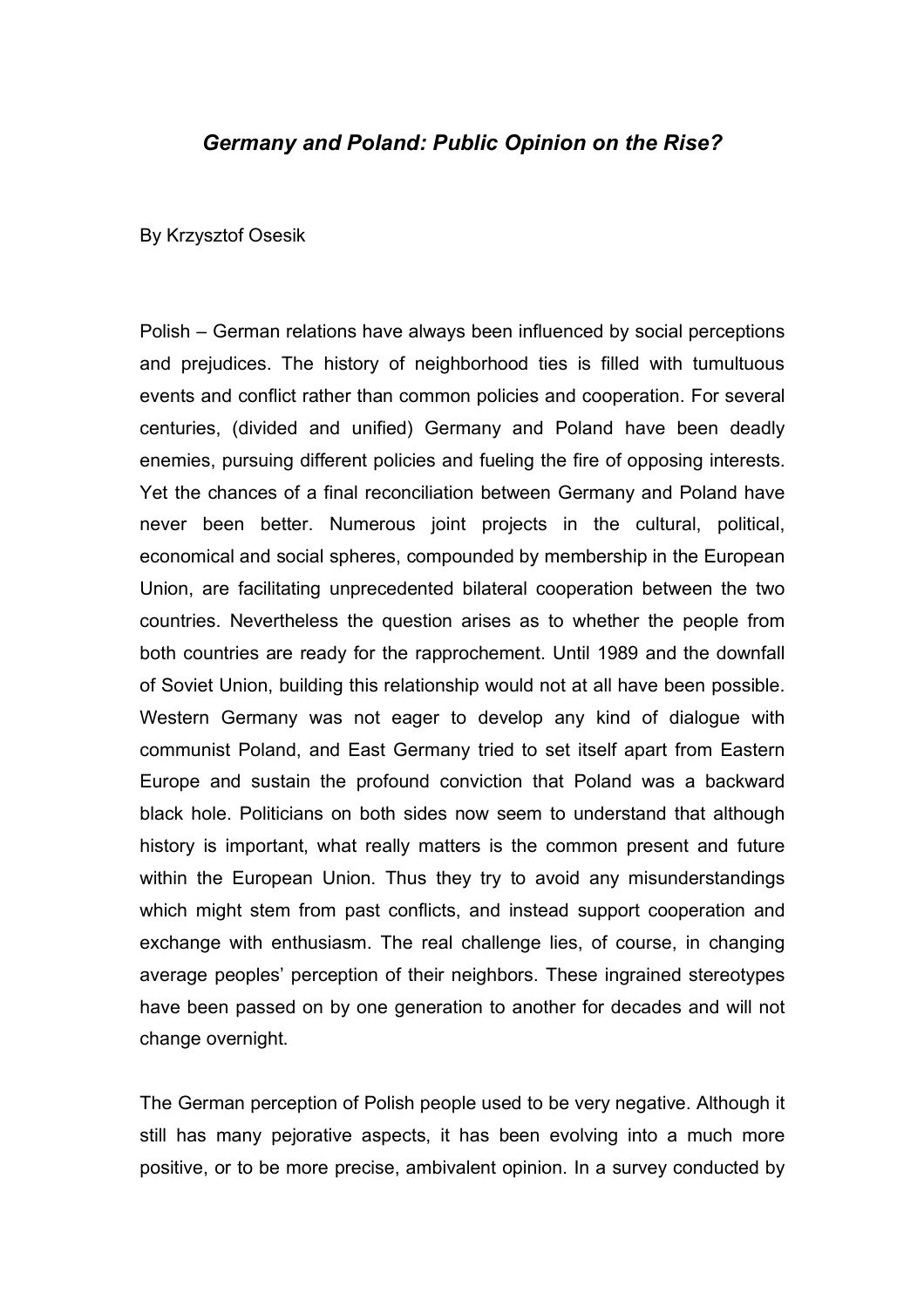the Institute of Public Affairs in 2000, 44% of German respondents viewed Poland as a remote and backward country. Six years later, this percentage fell to 32%. Dishonesty was the second most often mentioned negative association for Germans in 2000, appearing in 37% of surveys, whereas this fell to only 30% in 2006. Other common negative associations were passiveness, bad management and intolerance. None of the negative traits were mentioned more in 2006 than in 2000; most of them were mentioned fewer times. Polish people are however still presented in German mass media as potential car-thieves. There is an infamous saying, "Go to Poland, your car is already there". This saying dates back to the late 80s, when polish gangs would turn up beyond the Odra river and take special interest in stealing and trading in German cars which were at that time unavailable in Poland. German public opinion tends to resort to national stereotype from time to time. It is no wonder, then, that negative connotations prevail more often among people who derive their knowledge about their neighbor from mass media than among those who have visited Poland or have friends there. At the same time, the percentage of people with positive impressions of Poland has risen slightly over the last six years. Polish people are increasingly associated with diligence (30% in 2000, 38% in 2006) and tolerance (27% in 2000, 31% in 2006). Good organization skills and discipline were also cited more often in 2006 than 2000. Experts claim that since Polish accession to European Union, Germans have started to perceive Polish people as being more dynamic and modern on one hand, and less traditional and religious on the other. A fast developing economy and changes to social awareness have forced Germans to acknowledge that Poland is reforming. Further, it is quite striking that although negative responses have diminished, positive ones have remained more or less the at the same level. This implies that Germans must first fight their negative opinions before they are able to positively re-align their opinions.

Following German reunification in 1990, the Polish attitude towards Germany was characterized by anxiety and fear. Ghosts of history helped to shape an antagonistic relationship between the two nations. Fortunately, the situation has changed relatively quickly and Polish people have stopped perceiving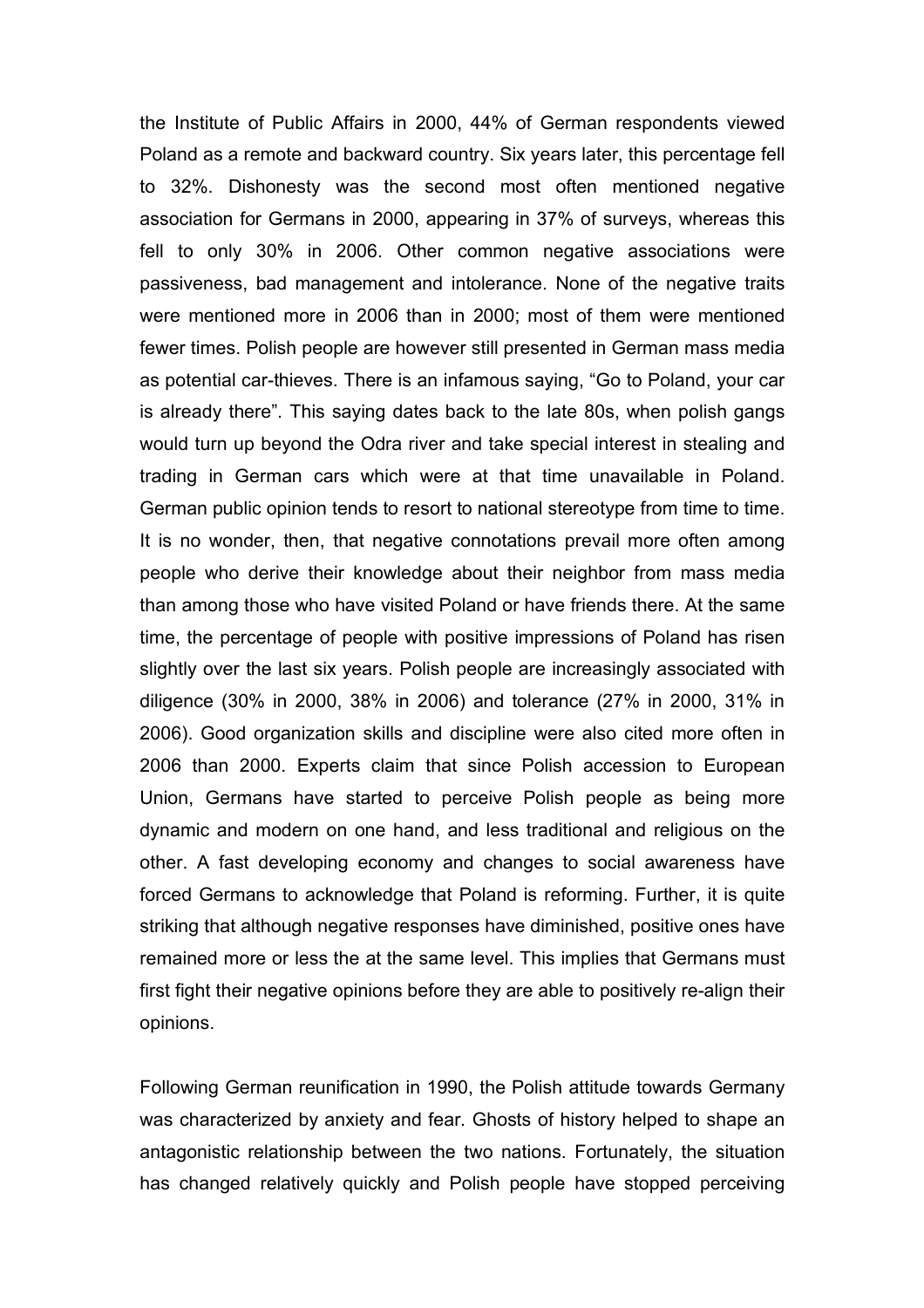their neighbor as a political and military threat. In 1990, 88% of respondents expressed their anxiety about Germany according to the Polish Institute of Public Affairs. In 1992 and 2005, only 58% and 21% of Polish people gave the same answer respectively. Polish people have started to see Germans as modern, hard-working and well-educated. We might assume that Germany has become an ideal example of a well-structured and functioning state in light of the turbulent transition from communism to democracy that Poland experienced,. Thus German people represented everything what Polish people had to struggle for. Poles perceived Germans as being goal-oriented and well-ordered. German detailed, structured life has, however, become the subject of jokes in Poland; people might laugh about Germans' inflexibility and inadaptability to uncertain and unforeseen situations. On the other hand, Polish people are less likely to attribute "warm" associations to Germans: for instance, only 34% of respondents believed that Germans were tolerant and 36% that they are kind toward others.

There is evidence of greater Polish sympathy towards Germans than German sympathy toward Poles. According to the Polish CBOS (Center for Researching Public Opinion), 44% of the respondents stated that they were fond of Germans, placing them closely behind eternal Polish friends, the Americans, French and Czechs. Twenty three per cent of people said that they had an aversion to Germans. On the German part, the most-prevailing response, from 60% of Poles, was "neither sympathy, nor aversion" which illustrates an ambivalent attitude from Germans toward Polish people. Polish people remain much more interested in Germany than vice-versa.

It is however very encouraging that people from both sides of the border have an open stance towards each other regardless of political relations between Berlin and Warsaw, which have been quite volatile over the last years. Polish accession to the European Union has certainly had an effect in this respect. Germany strongly supported Polish efforts from the very beginning, demonstrating both historical remorse and a dedication to the democratic reforms of its Eastern-European partners. Germany is deemed to be the country that contributed the most to implementing change both domestically